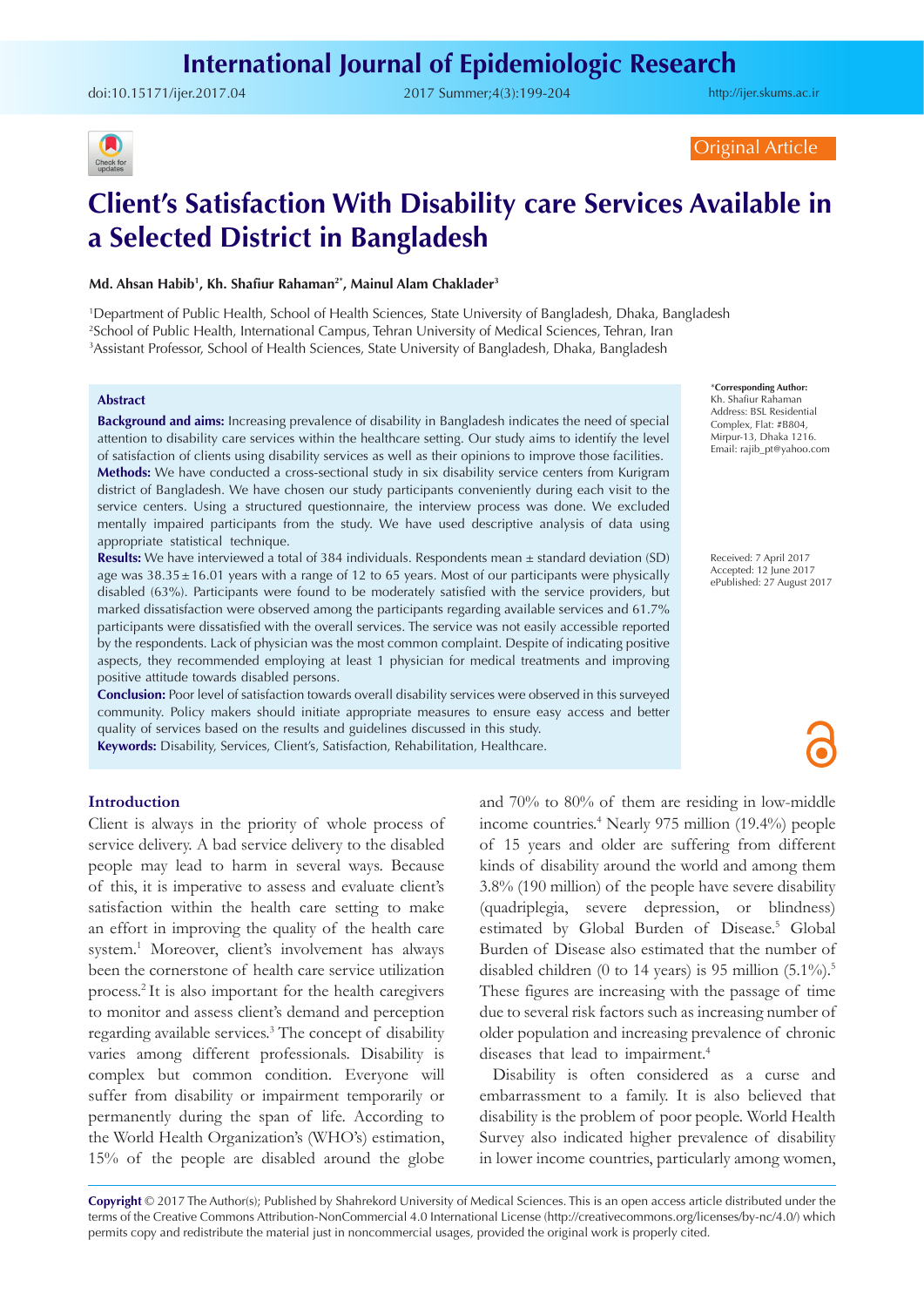older people and the poorest wealth quintile.<sup>6</sup> The prevalence of disability in Bangladesh is 9.1% which is considered to be similar to the WHO estimation indicating a higher prevalence<sup>7</sup> but there is no evidence of conducting regular national disability prevalence survey.<sup>8</sup> Common reasons for higher prevalence of disability in Bangladesh might include overpopulation, poverty, illiteracy, lack of awareness and insufficient healthcare services.<sup>8</sup> Disabled person experiences poor health status compared to general people and are vulnerable to deficiencies in healthcare facility and rehabilitation services.<sup>4</sup> Report from neighboring country also indicates that, 2 reasons for not using healthcare services by disabled persons are cost and unavailability of services.<sup>9</sup> Most of the people with disability live in rural areas; therefore, economic inequality persists among the disabled persons in Bangladesh.10 Moreover, uncoordinated services, lack of skilled personnel and lack of staff affect the quality, availability and acceptability of services for disabled persons.4 Compared to others, people with disability report nearly three times more denial of health care need, four times more bad treatment and two times more lack of skilled personnel according to their needs.6

In Bangladesh, governmental and non-governmental organizations are working hand to hand to provide comprehensive healthcare to the people with disability. Community based rehabilitation program has been introduced in some areas with limited resources. But lack of evidence persists in the delivery of healthcare to the disabled persons. Needs and priorities of the people with disabilities remained undiagnosed. Client satisfaction is the factor for any services, particularly for deprived and excluded people particularly people with disability. For dissatisfaction with services, these people may be more isolated and reserve towards seeking health services. Though, healthcare services expanded from tertiary level to community level for disabled people with the improvement of health sector in Bangladesh, their effectiveness towards the target group remains to be revealed. Therefore, our study aims to identify the characteristics of clients, level of satisfaction with disability services nearly available, any reasons for dissatisfaction that are notable, and the ways to improve existing services in a selected district of Bangladesh to provide necessary information to the stakeholders for better service delivery for the disabled population.

# **Methods**

To answer the key research question we have designed our study in cross-sectional manner. The study was conducted in selected district of Bangladesh, namely Kurigram district. We chose this area because of easy accessibility of data collection. In addition to this, urban areas assumed to provide better service due to high living standard, but service centers in rural area can give us a clear picture of client's satisfaction in rural setting where resource is limited. The study was conducted from May 2016 to October 2016 with a duration of 6 months. There are 64 districts in Bangladesh and we have selected Kurigram district purposively. We have determined our sample size using appropriate formula (Fisher equation) and we got our sample size to choose study subjects which was about 384. There are 6 facilities (rehabilitation center, therapy center, disable schools etc) available in Kurigram district which are providing disability services among their enlisted 783 different type of disabled people. From 783 disabled people, we have selected 384 samples conveniently during the regular visit. We have conducted the interview in those 6 selected centers. We have visited each selected center once a week during the service providing time (from early morning to afternoon). The interview was taken after clients have received the service for the day. Each interview took approximately 30 minutes. Disabled persons with mental impairment who were unable to provide proper information and participation during the interview, were excluded from the study.

# Data Collection and Analysis

We have collected our data by using an interviewer administered structured questionnaire comprising both open-ended and closed-ended questions. The questionnaire was pretested for its completeness and correctness before the final data collection process. Data was collected by trained personnel in disability. During the interview we have asked the disabled people and their caregivers the questionnaires to obtain information easily. In case of persons with impaired speaking, we have conducted the interview session with the caregivers in front of them. Five-point Likert scale was used to measure the level of satisfaction among the study participants. After data collection we have entered and analyzed our data using SPSS version 20. For analysis, we have used descriptive analysis by frequency distribution, percentage, mean and other appropriate statistical tools.

## **Results**

By employing appropriate sampling technique mentioned above, we have selected a total number of 384 participants from the 6 disability service center in Kurigram district of Bangladesh. The mean ±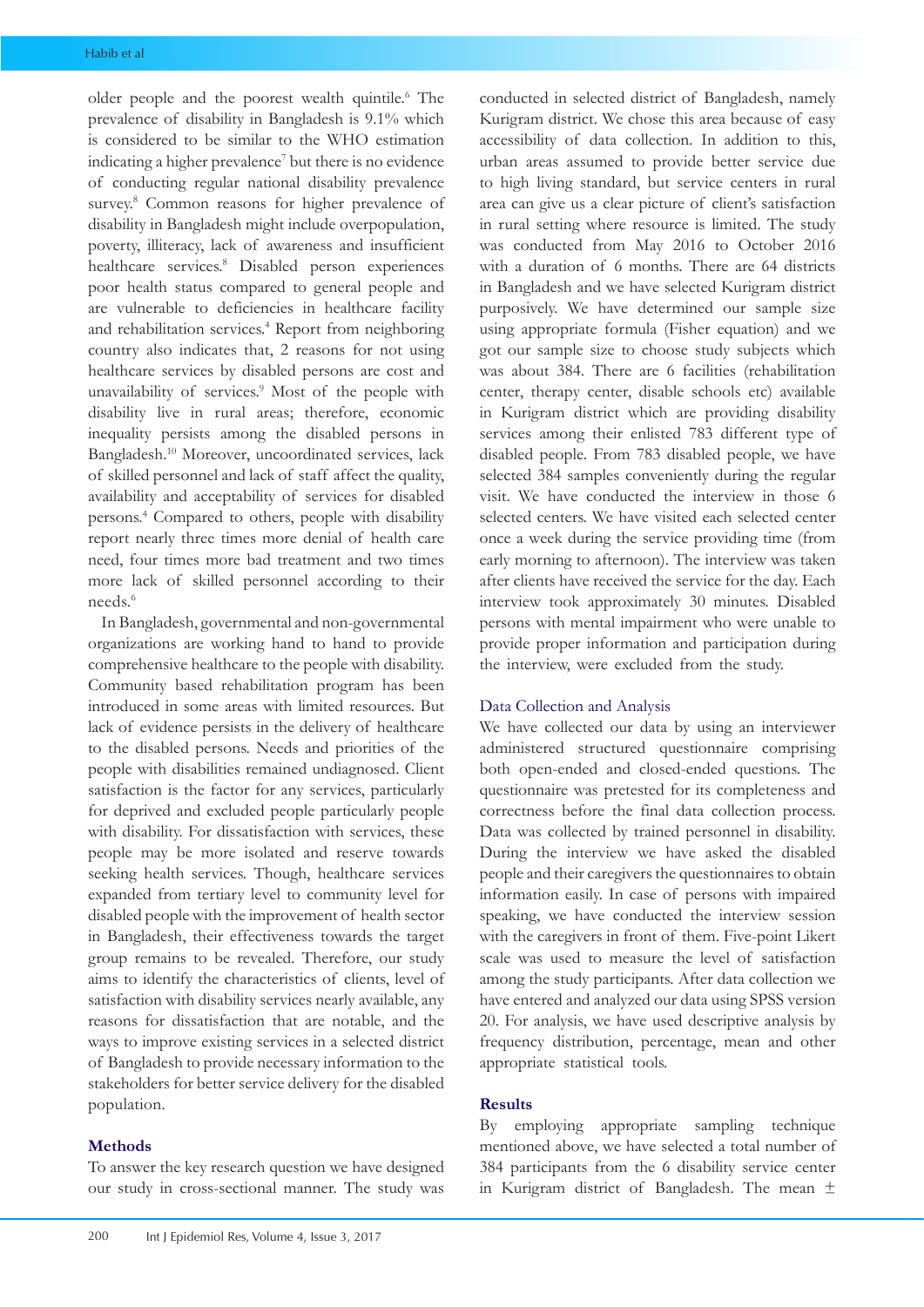standard deviation (SD) age of the respondents was  $38.35 \pm 16.01$  years. The minimum age was 12 years while the maximum age of the participants was 65 years. Our data also reveals that  $22.4\%$  (n=86) of the total participants were between the age group of 41 to 50 years while  $20.8\%$  (n = 80) were between 11 to 20 years. About  $60\%$  (n=230) of our participants were male and rest of them (40%) were female. Nearly 54% of the participants were unmarried and 80% of the total participants were Muslim by religion (Table 1). The most common form of disability reported among the participants was physical disability (63%) while only 2.9% were suffering from mental disability (Table 2).

The overall educational status of our participants was poor. The majority of our participants have completed their education up to primary level  $(72.4\%, n=278)$ , 3.6% (n=14) were illiterate and only 4.2% (n=16) were graduated. In our study, business was the mostly reported occupation of our participants (30.75%,  $n=118$ ) followed by farmers (27.86%,  $n=107$ ). More than 25% of the participants were unemployed and nearly 3% of them were beggars. Regarding housing condition, we found that the majority of our

Table 1. Demographic Characteristics of Study Participants (n=384)

| <b>Characteristics</b> | <b>Number</b> | <b>Percent</b> |  |  |
|------------------------|---------------|----------------|--|--|
| Age group (y)          |               |                |  |  |
| $11 - 20$              | 80            | 20.8           |  |  |
| $21 - 30$              | 47            | 12.2           |  |  |
| $31 - 40$              | 66            | 17.2           |  |  |
| $41 - 50$              | 86            | 22.4           |  |  |
| $51 - 60$              | 74            | 19.3           |  |  |
| >60                    | 31            | 8.1            |  |  |
| Gender                 |               |                |  |  |
| Male                   | 230           | 59.9           |  |  |
| Female                 | 154           | 40.1           |  |  |
| Marital status         |               |                |  |  |
| Unmarried              | 206           | 53.65          |  |  |
| Married                | 178           | 46.35          |  |  |
| Religion               |               |                |  |  |
| Muslim                 | 307           | 80             |  |  |
| Hindu                  | 77            | 20             |  |  |

|  |  |  |  |  |  |  |  | <b>Table 2.</b> Disability Characteristics of Study Participants ( $n = 384$ ) |  |
|--|--|--|--|--|--|--|--|--------------------------------------------------------------------------------|--|
|--|--|--|--|--|--|--|--|--------------------------------------------------------------------------------|--|

| <b>Disability Type</b> | <b>Number</b> | <b>Percent</b> |
|------------------------|---------------|----------------|
| Physical               | 242           | 63.0           |
| Intellectual           | 36            | 9.4            |
| Sensory                | 97            | 25.3           |
| Mental                 | 9             | 2.3            |

participants  $(30.7\%), n=118$  were living in pit with grass roof while only 6.8% ( $n = 26$ ) and 12.5% ( $n = 48$ ) were living in semi-pukka (Semi solid dwellings) and pukka (Solid dwellings) houses respectively. About  $60\%$  (n=230) of our participants were belonged to a nuclear family. The minimum number of family member of our participants was 3 while the maximum was 11. Around  $35\%$  (n=133) of participants had family members between 4 to 6 persons, while around  $20\%$  (n=76) had family members between 10 to 12 persons. We have also asked our participants about their family income. The finding showed that around  $60\%$  (n=226) of participants reported having family income between \$126 to \$250 (Table 3).

The level of satisfaction varies among the clients in respectfulness of service providers. Overall, 60% of our participants were moderately satisfied with the service provided by counsellors and 61.7% of the participants also reported their moderate satisfaction

**Table 3.** Socioeconomic Characteristics of Study Participants (n = 384)

| <b>Characteristics</b>    | <b>Number</b> | <b>Percent</b> |
|---------------------------|---------------|----------------|
| <b>Educational status</b> |               |                |
| Illiterate                | 14            | 3.6            |
| Primary level             | 278           | 72.4           |
| Secondary level           | 43            | 10.12          |
| Higher secondary level    | 33            | 8.6            |
| Graduated                 | 16            | 4.2            |
| Occupation                |               |                |
| Unemployed                | 94            | 24.43          |
| Homemaker                 | 38            | 9.77           |
| <b>Business</b>           | 118           | 30.75          |
| Farmer                    | 107           | 27.86          |
| Service holder            | 17            | 4.55           |
| Beggar                    | 10            | 2.58           |
| Housing condition         |               |                |
| Pukka                     | 48            | 12.5           |
| Semi-pukka                | 26            | 6.8            |
| Full tin shade            | 98            | 25.5           |
| Tin shade and pit         | 94            | 24.5           |
| Pit with grass roof       | 118           | 30.7           |
| Family type               |               |                |
| Joint                     | 154           | 40.0           |
| Nuclear                   | 230           | 60.0           |
| Number of family member   |               |                |
| $Up$ to 3                 | 77            | 20.1           |
| $4$ to $6$                | 133           | 34.6           |
| 7 to 9                    | 98            | 25.5           |
| 10 to 12                  | 76            | 19.8           |
| Family income (\$)        |               |                |
| Up to \$125               | 135           | 35.2           |
| \$126 to \$250            | 226           | 58.9           |
| \$251 to \$375            | 23            | 6.0            |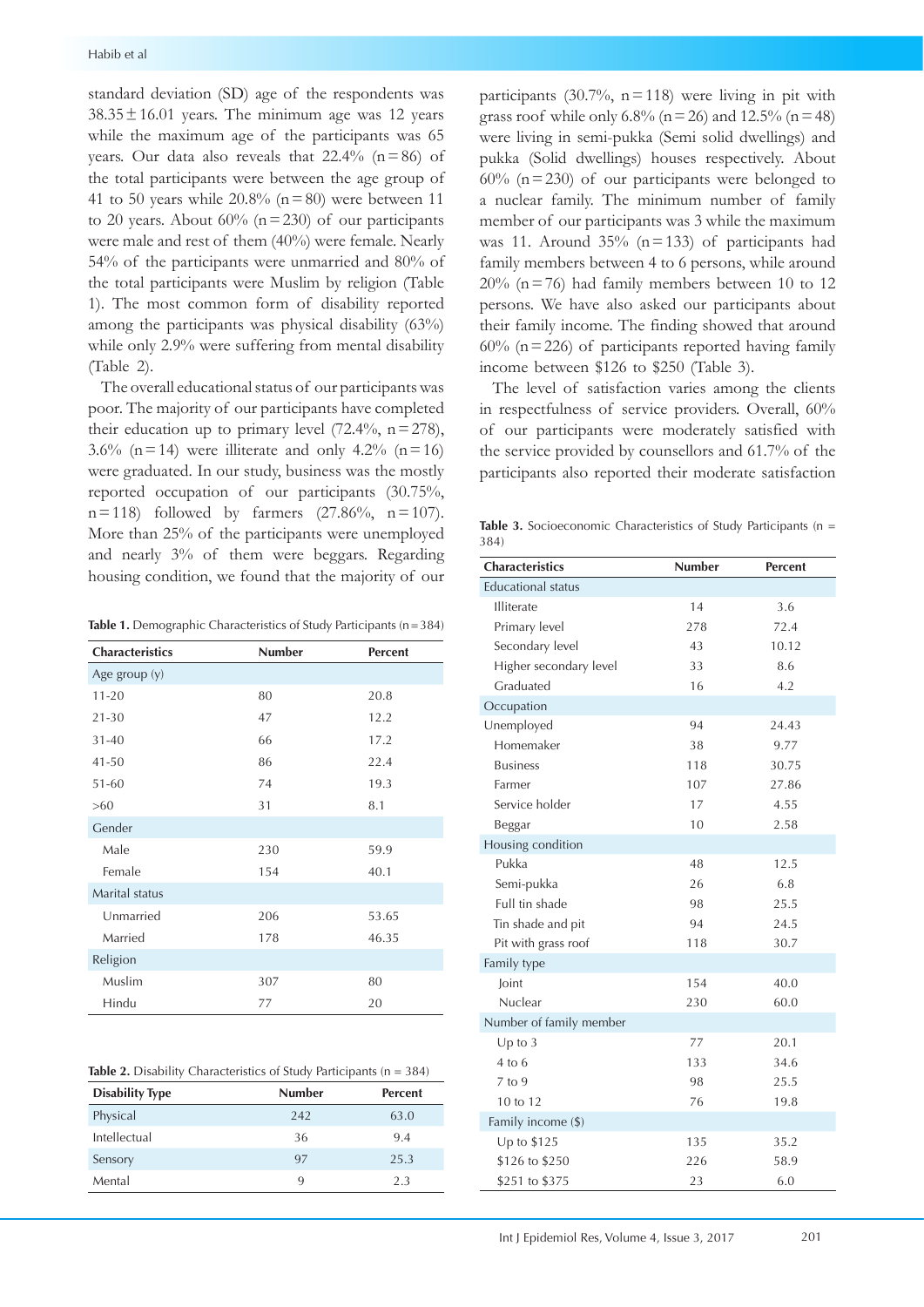|  |  | <b>Table 4.</b> Respectfulness of Service Providers Towards Their Clients ( $n = 384$ ) |
|--|--|-----------------------------------------------------------------------------------------|
|--|--|-----------------------------------------------------------------------------------------|

| <b>Services/Service Providers</b>                           | <b>Very Dissatisfied</b><br>No. (%) | <b>Dissatisfied</b><br>No. (%) | Moderately<br><b>Satisfied</b><br>No. (%) | <b>Satisfied</b><br>No. (%) | <b>Very Satisfied</b><br>No. (%) |
|-------------------------------------------------------------|-------------------------------------|--------------------------------|-------------------------------------------|-----------------------------|----------------------------------|
| Counseling services by counselor                            | $N/A^a$                             | N/A                            | 230 (60)                                  | 154(40)                     | N/A                              |
| Rehabilitation professional                                 | N/A                                 | 9(2.3)                         | 237(61.7)                                 | 138(35.9)                   | N/A                              |
| Paramedic                                                   | N/A                                 | 76 (20)                        | 154(40)                                   | 154(40)                     | N/A                              |
| Receptionist                                                | N/A                                 | 76 (20)                        | 76 (20)                                   | 230(60)                     | N/A                              |
| Helper                                                      | 76 (20)                             | 230 (60)                       | N/A                                       | 76 (20)                     | N/A                              |
| Verbal assessment of health care providers                  | N/A                                 | N/A                            | 269 (70)                                  | 76 (20)                     | 39(10)                           |
| Easy accessibility of services                              | N/A                                 | 308 (80)                       | 76 (20)                                   | N/A                         | N/A                              |
| Satisfaction with interpretive services                     | 141 (36.8)                          | 243 (63.2)                     | N/A                                       | N/A                         | N/A                              |
| Satisfaction with waiting time before service               | 150 (39)                            | 131 (33.9)                     | N/A                                       | 103(27.1)                   | N/A                              |
| Satisfaction with information of follow-up care             | 96(25.1)                            | 131 (33.9)                     | 36(9.6)                                   | 121(31.4)                   | N/A                              |
| Satisfaction with counseling received                       | 132 (34.4)                          | 101(26.4)                      | N/A                                       | 151 (39.2)                  | N/A                              |
| Satisfaction with way of communication of service providers | 48 (12.2)                           | 50(13.2)                       | 210 (54.6)                                | 76 (20)                     | N/A                              |
| Satisfaction with maintained privacy                        | 78 (20.3)                           | 141(36.7)                      | N/A                                       | 165(43)                     | N/A                              |
| Overall satisfaction                                        | N/A                                 | 237(61.7)                      | 9(2.3)                                    | 138 (35.9)                  | N/A                              |
| <sup>a</sup> Not answered                                   |                                     |                                |                                           |                             |                                  |

of services from rehabilitation professional. The majority of participants (60%) were dissatisfied with the service from the helper and 20% were dissatisfied with the service from receptionist. Most of our participants were moderately satisfied with the verbal assessment of health care providers in those centers. Dissatisfaction level was very high among the participants on easy accessibility of services and interpretive services. Nearly 40% of the participants were very dissatisfied with interpretive services. Most of our participants were very dissatisfied on waiting time before services while only 27.1% of them reported satisfied. Dissatisfaction level was also reported markedly on information of follow-up care by the respondents. Nearly 40% respondents reported satisfied with the counselling services received, but the level of dissatifaction was also remarkable. Our participants were also moderately satisfied with the ways communication of service providers. Satisfaction level of participants were very poor with regard to the maintenance of privacy which is a great concern. In a nutshell, the majority of our participants have reported being dissatisfied with the overall services of those selected centers (Table 4).

All of the respondents reported that they were not informed about the health care planned. It was also reported by all that services were not delivered with proper care and support though counselling services were received by all of the participants. Appropriate information on referral services were not provided according to the opinion of all participants. Cleanliness (20%) and providing free services (80%) were some of the positive aspects reported by our respondents. Our participants also reported not having at least one general physician to treat medical problems as the negative aspect of those service centers, therefore, suggestion was given to provide medical treatment by doctors. Another suggestion was to improve positive attitude towards persons with disabilities (PWDs) given by nearly 70% of the participants.

# **Discussion**

Quality control, easy access and cost are some of the challenges faced by any health care services. Patient's satisfaction is greatly influenced by those challenges. With the increasing prevalence of disability in Bangladesh, it is imperative for the government to provide quality health care ensuring easy access and cheap cost. Several programs from the government and non-government sector are running across the country to serve the people with disability. Evaluation of those disability care program from client's point of view is rare. Therefore we have conducted the study with the aim to determine the level of satisfaction towards available disability care services among the clients which is the first attempt to the best of our knowledge. Yet this survey can help in improving quality of the disability care if disseminated properly. The findings in our study can also provide necessary information for researchers, policymakers and practitioners who are involved in this sector to improve the quality of care and client's satisfaction with disability care services as well as successful implementation of a health care program targeting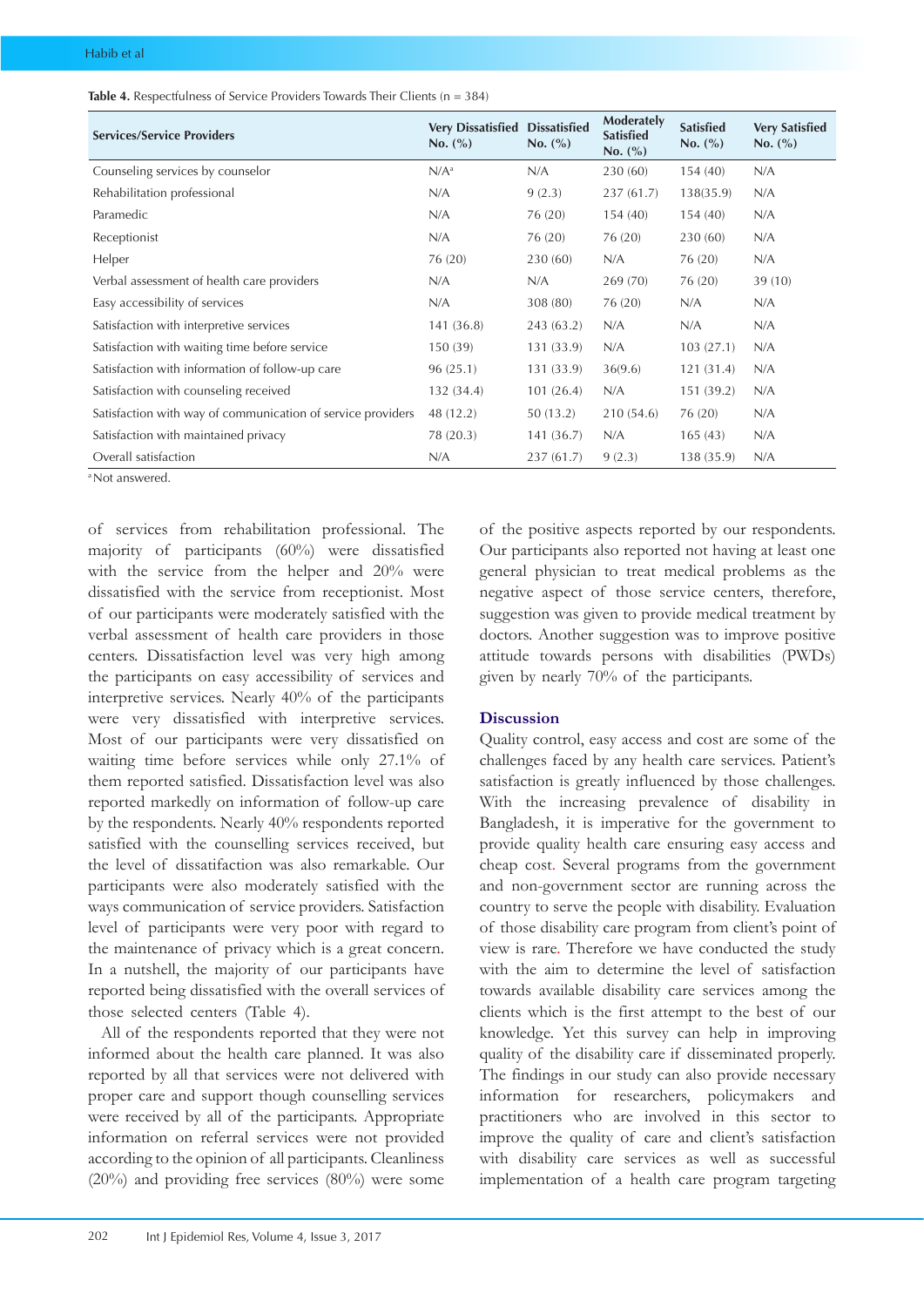disabled people. Evidence on disability care services is limited in our country context; therefore, it was very difficult to compare our findings.

In our study, we found that the majority of our participants were not well-educated. Educational level of a patient is necessary because education can contribute to their satisfaction. Moreover, patients have a role to play in the process of service delivery. Educating patients is also important to help them in the self-care process.<sup>11</sup> Research suggests that patient's satisfaction is also influenced by their socioeconomic status.12 In our study, we have observed that clients were moderately satisfied with services provided by healthcare professionals such as counselors, rehabilitation professionals, and paramedics. In other study, they also found that clients were satisfied with the behavior of healthcare provider.<sup>13</sup> But marked dissatisfaction were reported based on the services of other staff particularly receptionist and helper in our survey. Similarity found with other study where patient's dissatisfaction was influenced by staff discipline in health care setting.<sup>11</sup>

Majority of our participants were moderately satisfied with the way of communication and behavior of service providers but still many of them reported they were dissatisfied. The situation is similar in context of Bangladesh where the majority of healthcare service providers are unwilling to openly communicate with the patients, which is cornerstone of health service delivery.11 Another study also found that service orientation of healthcare professional has profound effect on patient's satisfaction. Responsibility also goes to the policymakers to build patient-centered healthcare delivery system.<sup>14</sup> Most of the respondents reported their dissatisfaction with waiting time before services. The result is in accordance with other studies where waiting time and less consultation time contributed to patient dissatisfaction.12,15,16 Maintaining privacy was another influencing factor for respondent's dissatisfaction in this study which is considered as one of the powerful predictor for client's satisfaction reported by experts.12

By easy accessibility of services, this present study found that most of our respondents were dissatisfied. On the other hand, a similar previous study found that 55% were dissatisfied on easy accessibility of services.<sup>12</sup> These data showed the contrast between these studies regarding satisfaction with accessibility of service, because of that the current study was conducted among disable persons who were generally deprived from the services whereas previous study was conducted among the general population as well as general hospital which is usually more accessible and friendly services for general population exist. Therefore, our study reveals that existing disability services are neither easily accessible nor friendly for the disabled. Dissatisfaction was also observed in follow-up care practices, which is similar to previous findings. This current study was conducted among those service centers where follow-up mechanism were not maintained, on the other hand, previous study was conducted among those specialized health centers where follow-up mechanism and follow-up flow chart were maintained for ensuring follow-up services.<sup>13</sup> Not having a general practitioner for providing medical treatment was the main complaint by all participants. Lack of trained personnel could also be a reason for patients' dissatisfaction reported by other study in Bangladesh.16 Most of our respondents suggested that staff should show positive attitude towards PWDs and rest of them suggested that center should provide medical treatment by specialist doctors or consultant.

Practitioners involved in disability care should observe the results revealed in this study as appraisal of their service. They should also remember that patientdriven service standards are important to provide quality care and therefore, to be better understood.12 It is also essential to identify gaps and influencing factors from the perspective of staffs in providing the proper service delivery. Research should also be focused on the level of satisfaction among service providers working in those facilities because research suggests that satisfaction of employee and clients are inter-related and satisfied employees reinforce client's satisfaction and vice-versa.17 It is also evident that satisfaction has a profound impact on the interaction between client and service providers and whether the client intends to receive the same facility again.18,19 Therefore, duty goes to the health care providers again to understand client's demand and act accordingly for their compliance in a service delivery. The main limitation of this study is that we have conducted this study in a rural district of Bangladesh, thus, we cannot generalize our results to other districts or urban settings. Additionally, research must be undertaken which represents the populations of the many districts or regions to compare the results revealed in this study. Broad research in this regard can help to find other relevant factors missed out in this study, it could as well be a useful tool for the planning and implementation of future disability program and service center.

#### **Conclusion**

Most of the respondents were dissatisfied with overall services received from the disability service centers. Dissatisfaction with staff behavior, waiting